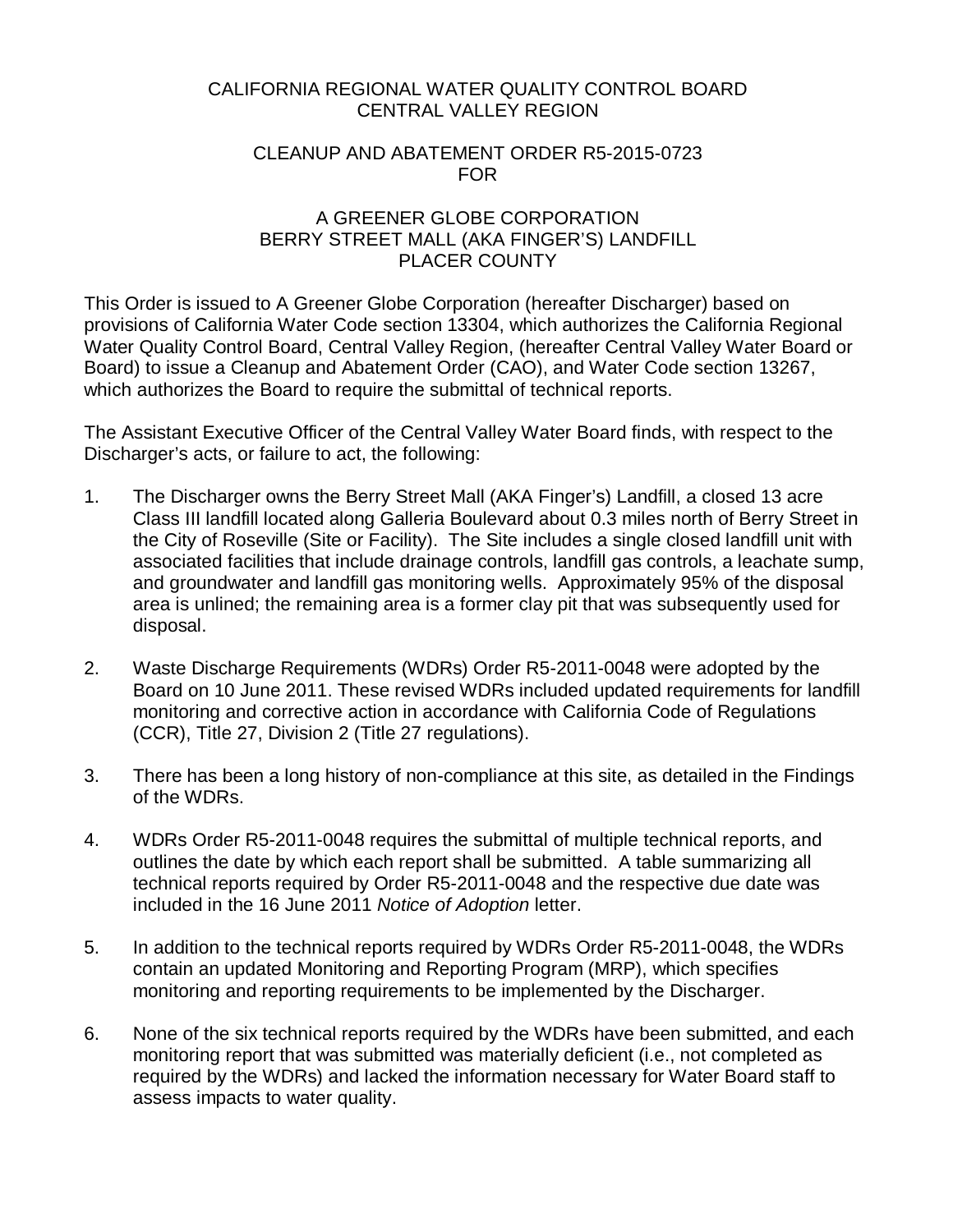- 7. On 9 April 2014, a Notice of Violation (NOV) for Delinquent Reports was issued to the Discharger for failure to submit both technical and monitoring reports required by the WDRs. The NOV required the submittal of all delinquent reports and an amended version of all incomplete monitoring reports. No response to this NOV was received.
- 8. On 20 March 2015, a second NOV was issued to the Discharger for submitting materially deficient monitoring reports. No response to this NOV was received.
- 9. On 4 June 2015, the Central Valley Water Board issued Administrate Civil Liability Order R5-2015-0064 in the amount of \$677,531 to the Discharger for the failure to submit the technical and monitoring reports required by the WDRs.
- 10. Volatile organic compounds (VOCs) have historically been detected in groundwater at this Site, as described in Finding 35 of WDRs Order R5-2011-0048 which lists the measured concentrations of VOCs in onsite monitoring wells from May 1999 to December 2009.
- 11. In 2004, the Discharger implemented an evaluation monitoring program (EMP) to investigate the source and extent of the VOC impacts from the landfill. As part of the investigation, the Discharger installed two new monitoring wells. Samples from the new wells initially were non-detect for VOCs but since completion of the EMP investigation, carbon tetrachloride has been detected in these two new monitoring wells.
- 12. The lack of technical and monitoring reports has prevents Water Board staff, and other agencies charged with regulating this facility, from assessing the Discharger's compliance with Title 27 and the WDRs, and from assessing the residual waste's threat to water quality and human health. Failure to submit these reports also prevents Water Board staff and other agencies from assessing the conditions of the landfill's monitoring and control facilities, including the site's groundwater monitoring wells, soil gas probes, leachate collection system, storm water controls, and the conditions of the engineered cover, including slope stability.

# **VIOLATIONS OF ORDER R5-2011-0048 AND WATER CODE**

- 13. Discharge Prohibitions A.2 provides that the Site "shall not cause pollution or a nuisance, as defined by CWC Section 13050, and shall not cause degradation of any water supply."
- 14. The limited groundwater monitoring completed to date indicates that the landfill may have impacted groundwater at this Site, causing a condition of pollution or nuisance. Historical groundwater monitoring data for the Site is limited due to the Discharger's noncompliance. Most of the groundwater data was collected during the past fourteen years. VOCs have historically been detected in groundwater at the Site, and the landfill has been identified as the source of carbon tetrachloride, chloroform, dichlorodifluoromethane (see Finding 38 of WDRs Order R5-2011-0048.)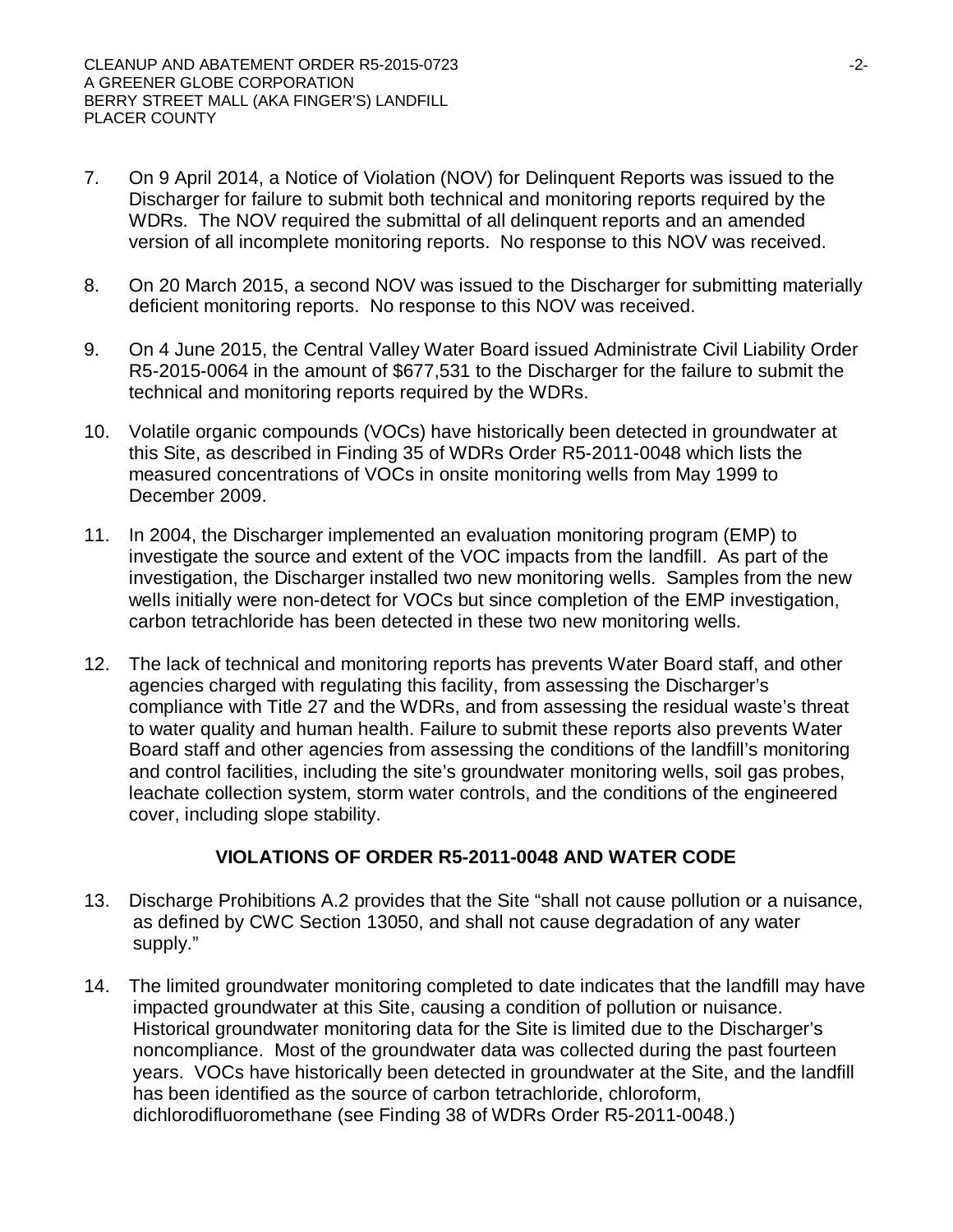#### **REGULATORY CONSIDERATIONS**

- 15. As described above, the Discharger's landfill has caused, or threatens to cause, a condition of pollution or nuisance. Water quality protection standards for carbon tetrachloride, chloride, TDS, and specific conductance have been exceeded downgradient of the landfill, thereby unreasonably affecting, or threatening to affect, the beneficial uses of groundwater, including domestic and municipal
- 16. The Discharger has failed to submit any of six technical reports required by WDRs Order R5-2011-0048 and has failed to conduct monitoring and reporting as required by the WDRs/MRP. The Regional Board relies on the submission of technical and monitoring reports required by the WDRs and MRP which are necessary to assure compliance with WDRs, to protect the beneficial uses of waters of the state, to protect against nuisance, and to protect human health and the environment
- 17. The *Water Quality Control Plan for the Sacramento River and San Joaquin River Basins, Fourth Edition* (Basin Plan) designates beneficial uses, establishes water quality objectives, contains implementation plans and policies for protecting waters of the basin, and incorporates by reference plans and policies adopted by the State Water Resources Control Board. Surface drainage is to an onsite intermittent stream, which is tributary to the south branch of Pleasant Grove Creek, thence Pleasant Grove Creek; Verona Cross Canal; and the Sacramento River. The designated beneficial uses of the Sacramento River (Colusa Basin Drain to "I" Street Bridge) are municipal and domestic supply; agricultural supply (excluding stock watering); water contact recreation; non-contact water recreation; warm freshwater habitat; cold freshwater habitat; migration of aquatic organisms; spawning, reproduction and/or early development; wildlife habitat; and navigation.
- 18. The beneficial uses of the ground water are municipal and domestic supply, agricultural supply, industrial service supply and industrial process supply.
- 19. Water Code section 13304(a) states, in relevant part: *Any person who has discharged or discharges waste into the waters of this state in violation of any waste discharge requirement or other order or prohibition issued by a regional board or the state board, or who has caused or permitted, causes or permits, or threatens to cause or permit any waste to be discharged or deposited where it is, or probably will be, discharged into the waters of the state and creates, or threatens to create, a condition of pollution or nuisance, shall upon order of the regional board, clean up the waste or abate the effects of the waste, or, in the case of threatened pollution or nuisance, take other necessary remedial action, including, but not limited to, overseeing cleanup and abatement efforts.*

Based on the limited groundwater monitoring completed to date, the Site has discharged waste to groundwater and continues to cause or permit waste to be discharged into waters of the state where it probably will discharge to waters of the state and threatens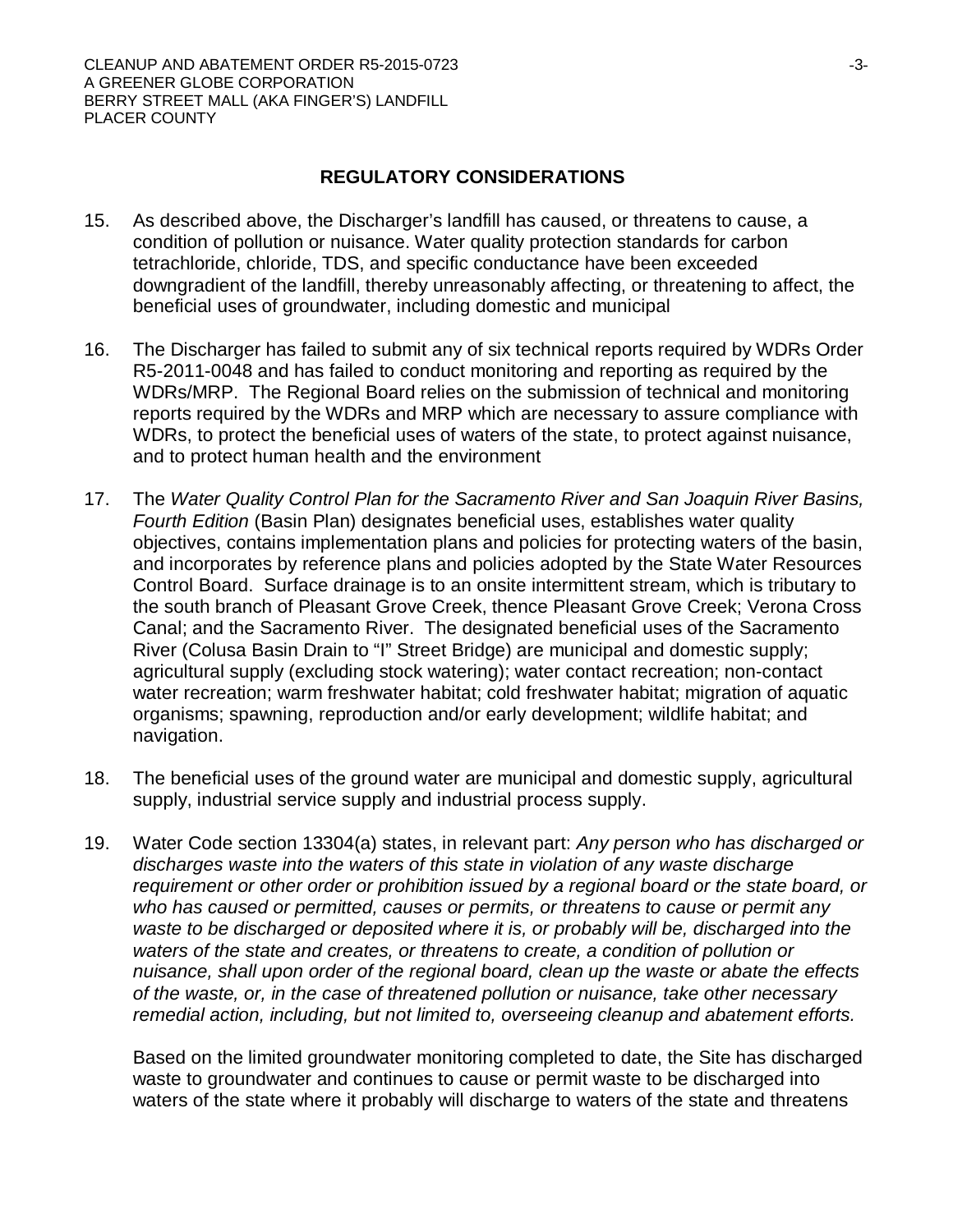to create a condition of pollution or nuisance.

- 20. Water Code section 13267(b) states, in relevant part: *In conducting an investigation specified in subdivision (a), the regional board may require that any person who has discharged, discharges, or is suspected of having discharged or discharging, or who proposes to discharge waste within its region … shall furnish, under penalty of perjury, technical or monitoring program reports which the regional board requires. The burden, including costs, of these reports shall bear a reasonable relationship to the need for the report and the benefits to be obtained from the reports. In requiring those reports, the regional board shall provide the person with a written explanation with regard to the need for the reports, and shall identify the evidence that supports requiring that person to provide the reports.*
- 21. The technical reports required by this CAO are necessary to ensure compliance with this CAO and WDRs Order R5-2011-0048, and to ensure the protection of water quality, including the assessment of the extent of the contamination or pollution to groundwater. A key component of a regulatory program is self-monitoring. Many of the reports required under this Order are necessary for the Regional Board to assess the ongoing threat of the Site's impact to groundwater. The burden, including costs, of producing the technical reports, many of which were already required as a condition of the Discharger's operations, bears a reasonable relationship to the need for the reports and is far outweighed by the Regional Board's duty to protect of water quality.
- 22. The State Water Resources Control Board (hereafter State Board) has adopted Resolution No. 92-49, the *Policies and Procedures for Investigation and Cleanup and Abatement of Discharges under Water Code Section 13304*. This Policy sets forth the policies and procedures to be used during an investigation or cleanup of a polluted site and requires that cleanup levels be consistent with State Board Resolution No. 68-16, the *Statement of Policy with Respect to Maintaining High Quality of Waters in California*. Resolution No. 92-49 and the Basin Plan establish the cleanup levels to be achieved. Resolution No. 92-49 requires the waste to be cleaned up to background, or if that is not reasonable, to an alternative level that is the most stringent level that is economically and technologically feasible in accordance with Title 23, California Code of Regulations (CCR) Section 2550.4. Any alternative cleanup level to background must (1) be consistent with the maximum benefit to the people of the state; (2) not unreasonably affect present and anticipated beneficial use of such water; and (3) not result in water quality less than that prescribed in the Basin Plan and applicable Water Quality Control Plans and Policies of the Board.
- 23. The issuance of this Order is being taken for the protection of the environment and as such is exempt from provisions of the California Environmental Quality Act (Pub. Resources Code, § 21000 et seq.) pursuant to California Code of Regulations, title 14, sections 15061 subdivision (b)(3), 15306, 15307, 15308, and 15321subdivision (a)(2).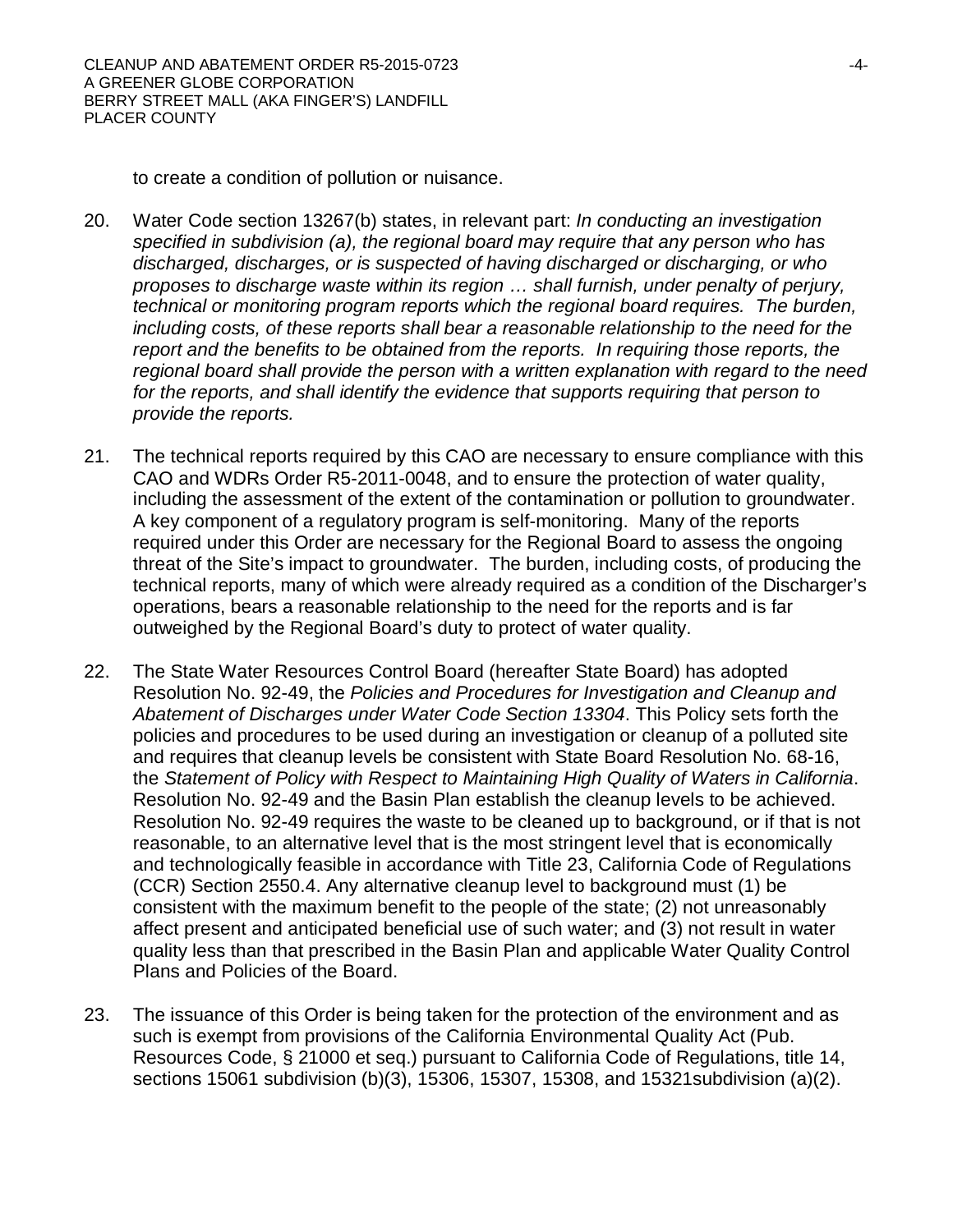**IT IS HEREBY ORDERED**, pursuant to Water Code sections 13304 and 13267 of the California Water Code, A Greener Globe Corporation shall cleanup and abate the Berry Street Mall (Aka Finger's) Landfill in accordance with the scope and schedule set forth below.

- 1. The Discharger shall **immediately** comply with all aspects of WDRs Order R5-2011-0048 and the Water Code that are not specifically referred to in this Order.
- 2. The Discharger shall **immediately** begin monitoring and reporting as required by WDRs Order R5-2011-0048. The WDRs require semiannual monitoring and reporting with the First Semiannual report due each year by **31 July** and the Second Semiannual/Annual report due each year by **31 January**. The next semiannual monitoring report due per the WDRs, the Second Semiannual/Annual report, shall be submitted by **31 January 2016.**
- 3. By **30 September 2015**, the Discharger shall submit a technical report containing the name, contact information, and registration number of the Professional Engineer or Registered Geologist who has been retained to complete the reports listed in Items 4 through 8, as well as the monitoring reports 2015 Second Semiannual/Annual Monitoring Report, the 2016 First Semiannual Monitoring Report, and the 2016 Second Semiannual/Annual Monitoring Report The report shall clearly show that the professional has been retained to complete the reports described in this paragraph.
- 4. By **31 October 2015**, the Discharger shall submit a *Landfill Monitoring and Control Facilities Status Report* that contains the information listed in Provision G.3 of the WDRs. As stated in the WDRs, the *Report* shall contain the following information: "…the condition and operational status of all landfill monitoring and control facilities at the site, including, but not necessarily limited to, the following:
	- a. Landfill containment system (i.e., cover)
	- b. Subsurface leachate drain and collection sump
	- c. Landfill precipitation and drainage controls
	- d. Standby LFG collection system
	- e. LFG monitoring points (i.e., stub-outs)
	- f. Soil gas monitoring wells
	- g. Lysimeters
	- h. Groundwater monitoring wells/

For each monitoring and/or control facility above, the status report shall address/include the following:

- Intended purpose or function of facility or device;
- Design and mode of operation;
- Operational history;
- Current condition and operational status;
- Effectiveness in achieving purpose or function (i.e., as designed and in current condition);
- Whether facility meets requirements of WDRs;
- Proposed measures (i.e., repairs, replacement, and/or improvement) to restore or improve facility effectiveness and/or bring facility into WDR compliance; and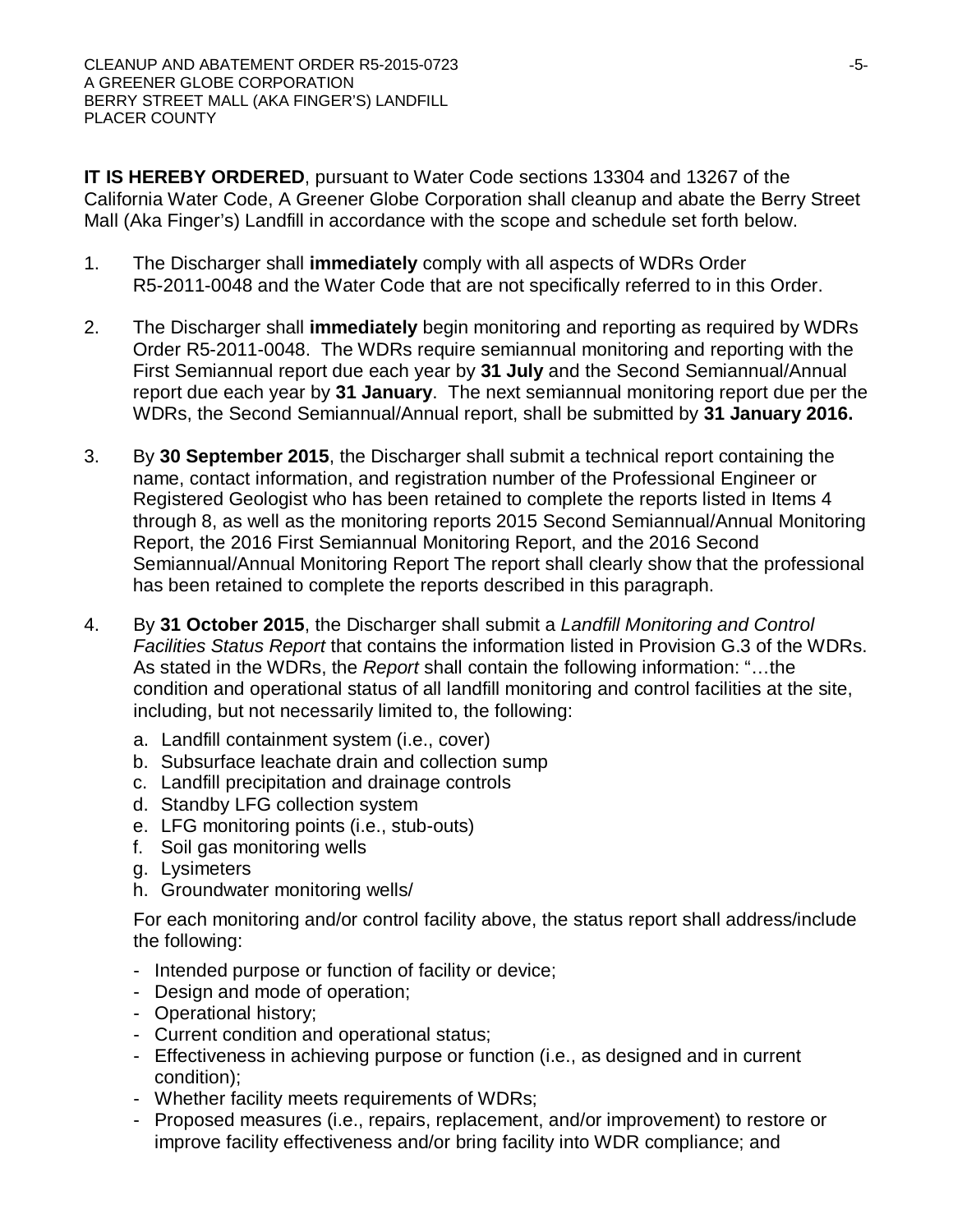- A work plan and schedule for implementing such proposed measures."
- 5. By **30 November 2015**, the Discharger shall submit an updated postclosure maintenance and monitoring plan (PCMP) that contains the information listed in Provision G.4 of the WDRs. Specifically, the PCMP shall "…reflect current operations and requirements under the WDRs, including MRP R5-2011-0048. The postclosure maintenance and monitoring plan shall meet the requirements of Title 27, section 21769(c) applicable to a closed landfill, including, but not limited to, updated cost estimates for the following:
	- a. Annual and 30-year
		- i. Landfill postclosure maintenance (e.g., cover, drainage controls, LFG extraction system, monitoring systems) per Title 27 section 22212(a); and
		- ii. Landfill postclosure corrective action monitoring
	- b. A lump sum cost estimate for corrective action measures to address known or reasonably foreseeable release per Title 27 section 22222.

Copies of the updated PCMP shall also be provided to CalRecycle and the LEA."

- 6. By **31 December 2015**, the Discharger shall comply with Provision G.5 of the WDRs. Specifically, the Discharger shall "obtain and maintain assurances of financial responsibility for post-closure maintenance (including monitoring) and corrective action for the landfill in at least the amount of cost estimates submitted under [WDR] Provision G.4 above. The financial assurance mechanism for each shall be an irrevocable fund or other acceptable mechanism under CalRecycle-promulgated sections of Chapter 6, Title 27, but with the Central Valley Water Board designated as beneficiary."
- 7. By **31 December 2015** and **every two years** thereafter (or earlier if requested by the Executive Officer), the Discharger shall submit the report required by Provision G.6 of the WDRs. Specifically, the Discharger shall: "submit for the Executive Officer's review and approval a report as to the status of the above-required financial assurances. The report shall identify the following:
	- a. Required financial assurances for the facility, including type and current amounts, as escalated;
	- b. Financial assurance instrument(s) or mechanism(s) and corresponding amounts provided to satisfy the required financial assurances;
	- c. Validity and ongoing viability of the above financial assurance mechanism(s), including any needed changes. This demonstration shall include evidence that the required financial assurance mechanisms satisfy the CalRecycle promulgated sections of Title 27, Chapter 6."
- 8. By **31 March 2016**, the Discharger shall comply with Provision G.7 of the WDRs and shall "submit a report that includes the following items under Title 27:
	- a. Pursuant to Section 20415(e)(7)(B), a technical report proposing statistical and nonstatistical data analysis methods for background, detection, and corrective action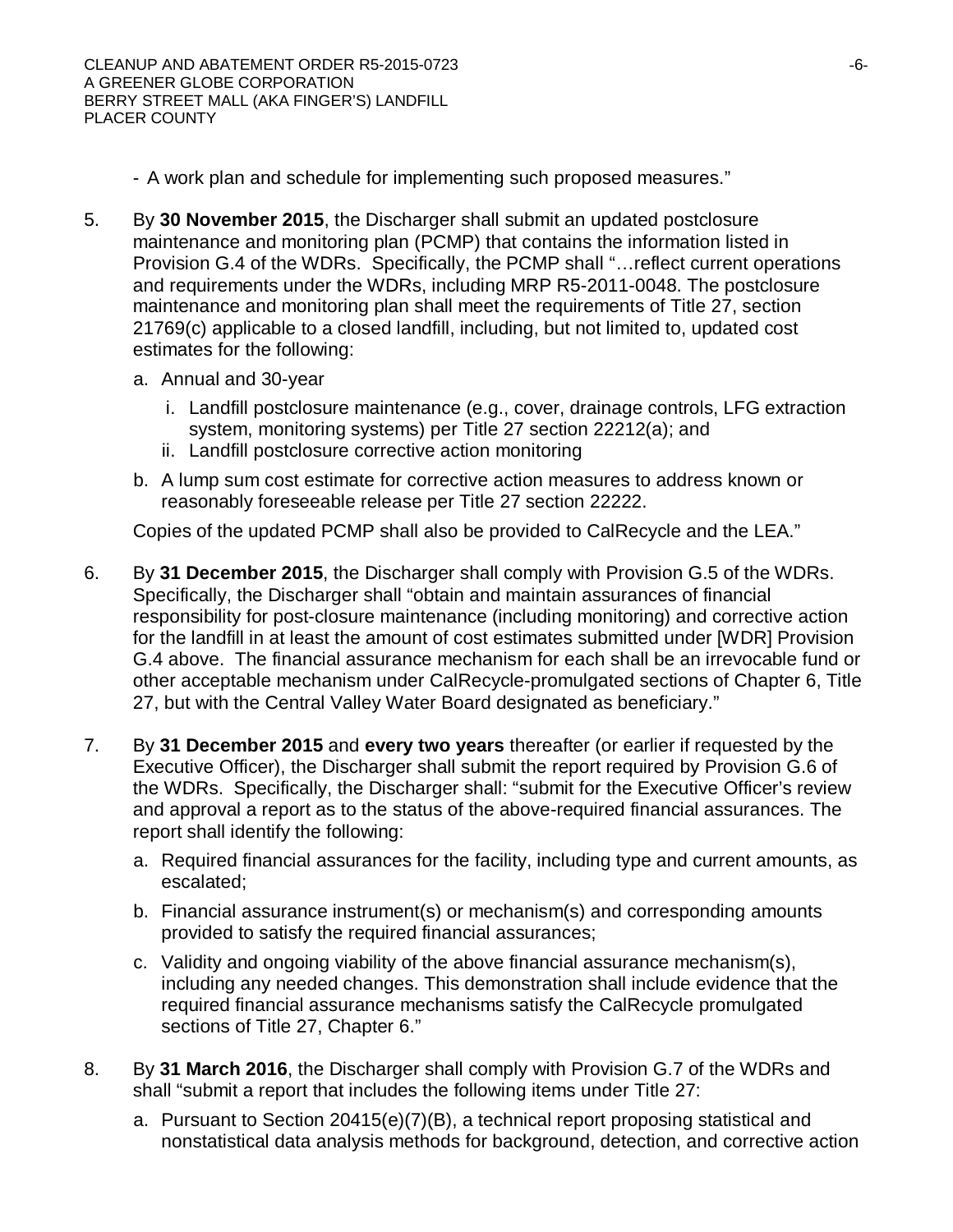monitoring (including associated evaluation monitoring) consistent with Title 27 requirements and the monitoring specifications of this Order.

- b. Pursuant to Section 20390, an updated WQPS Report, including an updated list of COCs, CLs, Monitoring and Compliance Points, and the Compliance Period consistent with Title 27 requirements and the monitoring specifications of this Order.
- c. Pursuant to Section 20430, a Corrective Action Plan, including a revised Evaluation Monitoring Plan, with plans and implementation schedules for:
	- i. Surveying of all groundwater monitoring wells for the facility.
	- ii. Installation of additional monitoring wells, onsite and/or offsite, as necessary, to adequately characterize the direction of groundwater flow at the site.
	- iii. Installation of additional monitoring wells, as necessary, to adequately define the extent of groundwater impacts, including the following:
		- 1) Laterally and vertically;
		- 2) Onsite and offsite; and
		- 3) Upgradient and downgradient.
	- iv. Investigation as to the source(s), and transmission media for, waste constituents causing groundwater impacts at the site, including, but not necessarily limited to, the following:
		- 1) Wastes historically discharged to the landfill or used or generated in site operations;
		- 2) Landfill leachate, LFG, and soil gas;
		- 3) Onsite soil, including any potential wastes or waste residues outside of the landfill unit;
		- 4) Soil pore fluid, groundwater, surface water, and storm water;
		- 5) Any old wells that could be potentially serve as conduits to groundwater (see Facility Specification D.5), including, but not necessarily limited to, those described in Finding 33.
		- 6) Other potential sources (onsite and/or offsite) other than the landfill that may be causing or contributing to groundwater impacts at the site (i.e., to demonstrate the extent to which the landfill may not be the cause of those impacts).
	- v. Investigation as to whether (and the extent to which) there are, or may be, discharges to the landfill site to surface water (e.g., leachate, storm water, litter) in violation of these WDRs (e.g., Discharge Prohibition A.3.d, Postclosure Specifications C.7.d and C.8).

Since the landfill is in corrective action under Section 20430, the revised Evaluation Monitoring Plan need not be implemented within the prescribed timeline under Section 20425."

9. By **31 May 2016**, the Discharger shall comply with Provision G.8 of the WDRs. Specifically, "pursuant to Section 20430, submit an amended RWD for a revised CAP, including the following information: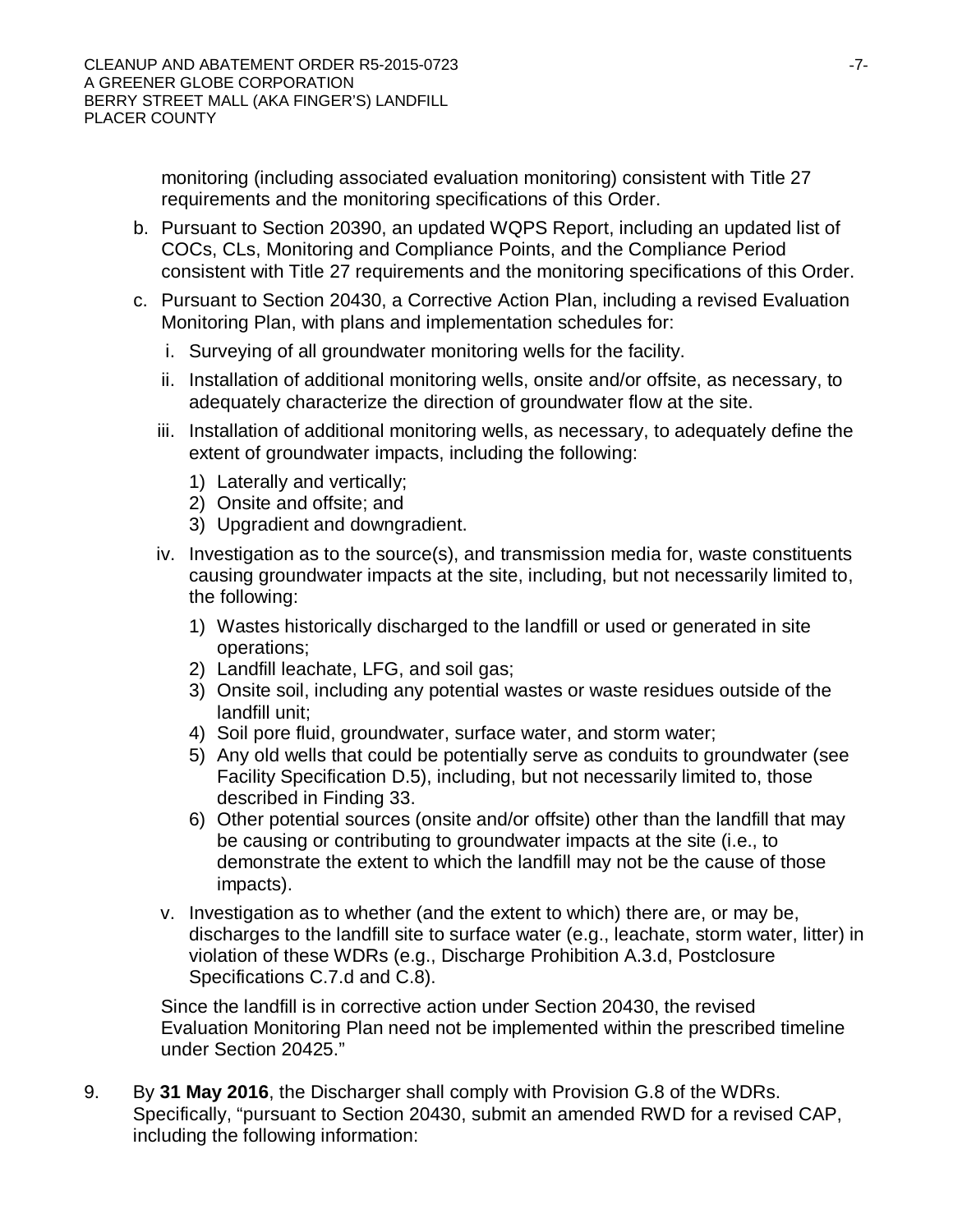- a. Evaluation Monitoring Plan Report -- The results of the Evaluation Monitoring Plan investigation implemented under Provision G.7 of the WDRs.
- b. Evaluation of Corrective Action Measures -- A discussion of as to the effectiveness and sufficiency of previous corrective action measures implemented at the site. This discussion may reference any current information in monitoring reports submitted under the MRP.
- c. Engineering Feasibility Study (EFS) -- A detailed discussion of corrective action needs and options for all monitored media at the site, including groundwater, the unsaturated zone, and surface water. The discussion shall include, but not necessarily be limited to, the need for the following:
	- i. LFG extraction (active or passive)
	- ii. Soil gas control
	- iii. Groundwater remediation;
	- iv. Storm water treatment and best management practices
	- v. Re-routing of natural stream around storm water pond.
- d. Amended CAP -- Proposed corrective action measures for addressing impacts, potential impacts, and/or WDR compliance issues related to the monitored media in G.8.c above.
- e. Monitoring Plan -- A plan to monitor the release and progress of corrective action measures consistent with the MRP.
- f. Cost estimates for implementing additional corrective action, including monitoring.
- g. An implementation schedule."
- 10. By **1 February 2017, and by 1 February of every year thereafter**, the Discharger shall submit a *Notification of Consultant* technical report containing the name, contact information, and registration number of the Professional Engineer or Registered Geologist who has been retained to complete the two monitoring reports for the coming year, and any technical reports required by the Board. The *Notification* report shall clearly show that the professional has been retained to complete the monitoring and technical reports.

As required by the California Business and Professions Code sections 6735, 7835, and 7835.1, all reports shall be prepared by, or under the supervision of, a California Registered Engineer or Professional Geologist and signed by the registered professional. Any person signing a document submitted under this Order shall make the following certification:

*"I certify under penalty of law that I have personally examined and am familiar with the information submitted in this document and all attachments and that, based on my knowledge and on my inquiry of those individuals immediately responsible for obtaining the information, I believe that the information is true, accurate, and complete. I am aware that there are significant penalties for submitting false information, including the possibility of fine and imprisonment."*